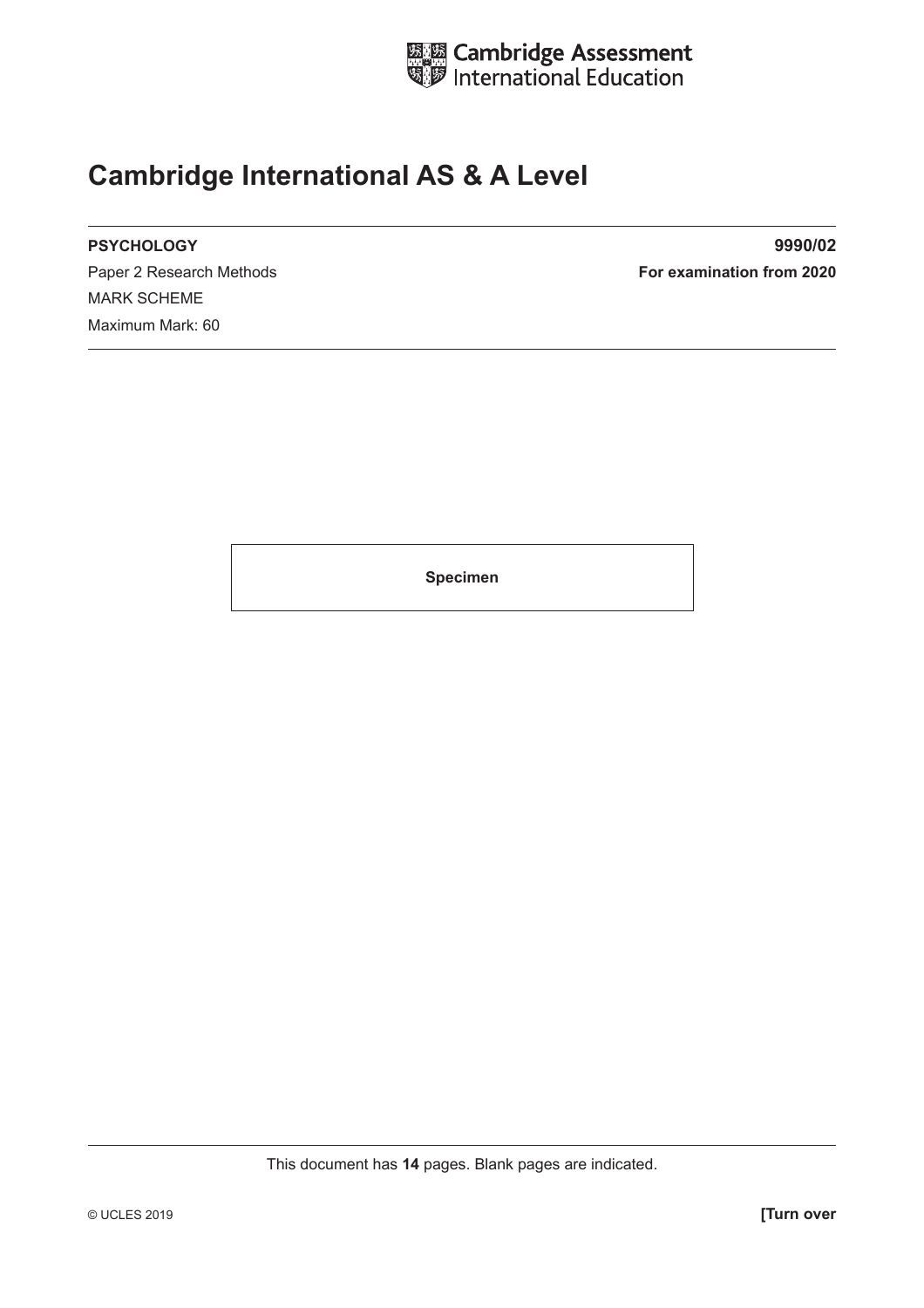#### **Generic Marking Principles**

These general marking principles must be applied by all examiners when marking candidate answers. They should be applied alongside the specific content of the mark scheme or generic level descriptors for a question. Each question paper and mark scheme will also comply with these marking principles.

GENERIC MARKING PRINCIPLE 1:

Marks must be awarded in line with:

- the specific content of the mark scheme or the generic level descriptors for the question
- the specific skills defined in the mark scheme or in the generic level descriptors for the question
- the standard of response required by a candidate as exemplified by the standardisation scripts.

GENERIC MARKING PRINCIPLE 2:

Marks awarded are always **whole marks** (not half marks, or other fractions).

GENERIC MARKING PRINCIPLE 3:

Marks must be awarded **positively**:

- marks are awarded for correct/valid answers, as defined in the mark scheme. However, credit is given for valid answers which go beyond the scope of the syllabus and mark scheme, referring to your Team Leader as appropriate
- marks are awarded when candidates clearly demonstrate what they know and can do
- marks are not deducted for errors
- marks are not deducted for omissions
- answers should only be judged on the quality of spelling, punctuation and grammar when these features are specifically assessed by the question as indicated by the mark scheme. The meaning, however, should be unambiguous.

GENERIC MARKING PRINCIPLE 4:

Rules must be applied consistently e.g. in situations where candidates have not followed instructions or in the application of generic level descriptors.

GENERIC MARKING PRINCIPLE 5:

Marks should be awarded using the full range of marks defined in the mark scheme for the question (however; the use of the full mark range may be limited according to the quality of the candidate responses seen).

GENERIC MARKING PRINCIPLE 6:

Marks awarded are based solely on the requirements as defined in the mark scheme. Marks should not be awarded with grade thresholds or grade descriptors in mind.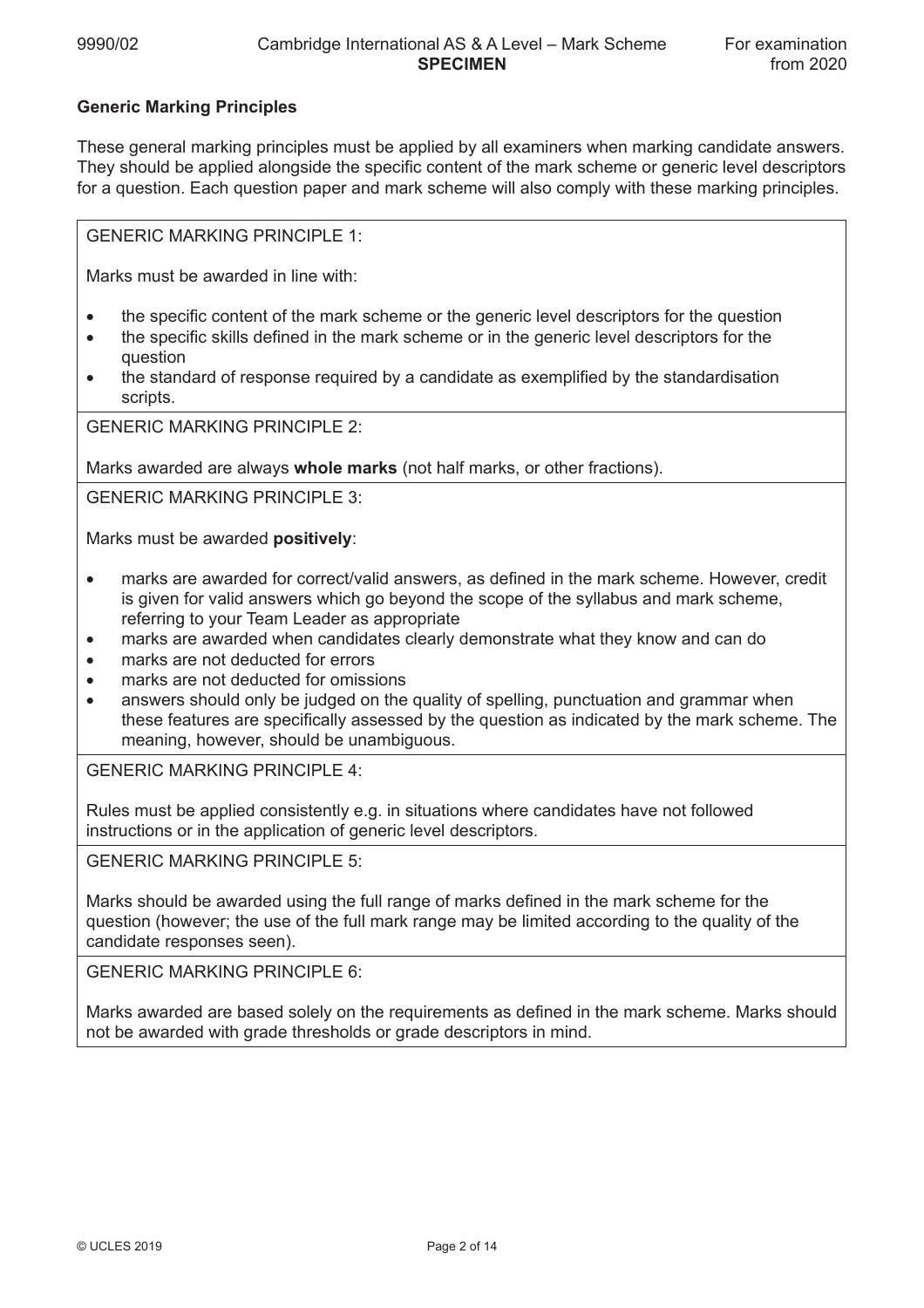## **Section A**

| <b>Question</b> | <b>Answer</b>                                                                                                                                                                                                                                                                                                                                                      | <b>Marks</b>   |
|-----------------|--------------------------------------------------------------------------------------------------------------------------------------------------------------------------------------------------------------------------------------------------------------------------------------------------------------------------------------------------------------------|----------------|
| 1(a)            | A hypothesis in a study says 'Emotions will differ following exposure to<br>a happy or an angry stooge'.                                                                                                                                                                                                                                                           | 1              |
|                 | Is this a directional (one-tailed) hypothesis or a non-directional (two-<br>tailed) hypothesis?                                                                                                                                                                                                                                                                    |                |
|                 | Include a reason for your answer.                                                                                                                                                                                                                                                                                                                                  |                |
|                 | Award 1 mark for the correct answer. Must include an appropriate reason for<br>this mark, answer without reason cannot be credited.                                                                                                                                                                                                                                |                |
|                 | For example:                                                                                                                                                                                                                                                                                                                                                       |                |
|                 | non-directional/two-tailed (hypothesis), because the direction of change<br>is not specified.                                                                                                                                                                                                                                                                      |                |
| 1(b)            | Write a null hypothesis that could be used with the hypothesis given<br>above.                                                                                                                                                                                                                                                                                     | $\overline{2}$ |
|                 | Award 1 mark for incomplete null hypothesis.<br>Award 2 marks for complete null hypothesis (independent variable (IV) and<br>dependant variable (DV) clear).                                                                                                                                                                                                       |                |
|                 | For example:<br>there will be no difference with the happy or angry stooge (1)<br>$\bullet$<br>there will be no difference between emotions experienced by participants<br>$\bullet$<br>exposed to the happy or angry stooge (2)<br>any difference between the emotions of participants exposed to the<br>$\bullet$<br>happy or angry stooge is due to chance. (2) |                |
|                 | One- or two-tailed alternative hypotheses, and correlational nulls, are<br>incorrect.                                                                                                                                                                                                                                                                              |                |
|                 | Other appropriate responses should also be credited.                                                                                                                                                                                                                                                                                                               |                |

| <b>Question</b> | <b>Answer</b>                                                                                                                                                                                                                                                                                                                                                                                                                                                                                | <b>Marks</b> |
|-----------------|----------------------------------------------------------------------------------------------------------------------------------------------------------------------------------------------------------------------------------------------------------------------------------------------------------------------------------------------------------------------------------------------------------------------------------------------------------------------------------------------|--------------|
| 2               | State two ways in which the research methods of an experiment and a<br>case study are different.                                                                                                                                                                                                                                                                                                                                                                                             |              |
|                 | Award 1 mark for stating a difference.                                                                                                                                                                                                                                                                                                                                                                                                                                                       |              |
|                 | <b>Two from:</b><br><b>participants:</b> many in an experiment, one (or a single unit, e.g. a family)<br>in a case study $(1)$<br>controls: many in an experiment, none/few in a case study (1)<br>data: typically quantitative in an experiment, qualitative in a case study<br>$\bullet$<br>(1)<br>data: objective in an experiment, subjective in a case study (1)<br>$\bullet$<br>aim: to find causal relationship in an experiment, not possible in a case<br>$\bullet$<br>study. $(1)$ |              |
|                 | Other appropriate responses should also be credited.                                                                                                                                                                                                                                                                                                                                                                                                                                         |              |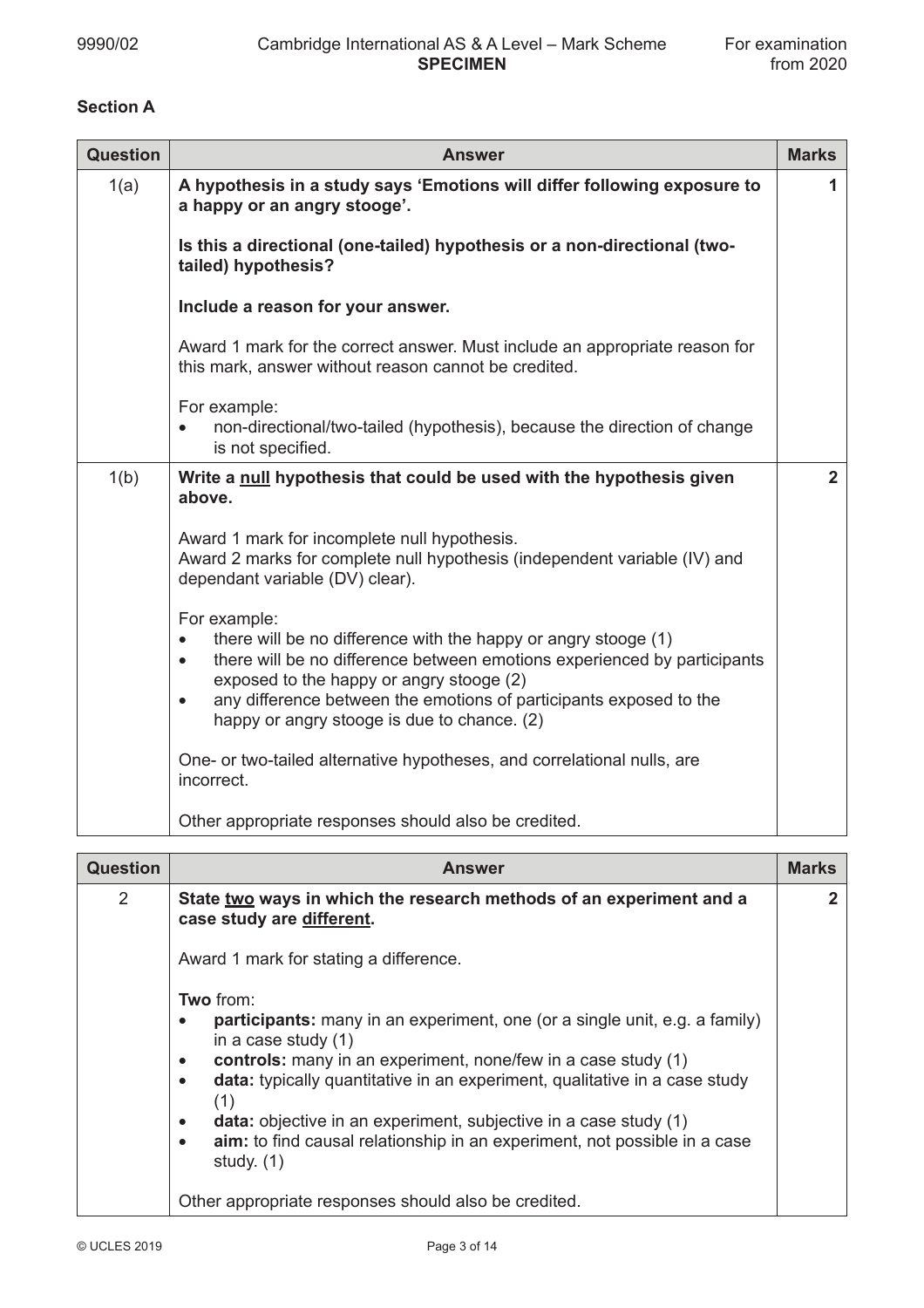| <b>Question</b> | <b>Answer</b>                                                                                                                                                                                                                                                    | <b>Marks</b> |
|-----------------|------------------------------------------------------------------------------------------------------------------------------------------------------------------------------------------------------------------------------------------------------------------|--------------|
| 3               | Explain one advantage of the sampling method used in the study by<br>Milgram (obedience).                                                                                                                                                                        | $\mathbf{2}$ |
|                 | Award 1 mark for the advantage.<br>Award 2 marks for the advantage and an explanation.                                                                                                                                                                           |              |
|                 | For example:<br>the people are willing because they have volunteered (1) so are likely to<br>٠<br>be prepared to complete the experiment/are unlikely to withdraw (1)<br>the participants come to the experimenter $(1)$ which is easy/quick. $(1)$<br>$\bullet$ |              |
|                 | Other appropriate responses should also be credited.                                                                                                                                                                                                             |              |

| <b>Question</b> | <b>Answer</b>                                                                                                                                                                                                                                                                                                                                                                                                                                                                                                 | <b>Marks</b>   |
|-----------------|---------------------------------------------------------------------------------------------------------------------------------------------------------------------------------------------------------------------------------------------------------------------------------------------------------------------------------------------------------------------------------------------------------------------------------------------------------------------------------------------------------------|----------------|
| 4(a)            | From the study by Baron-Cohen et al. (eyes test):                                                                                                                                                                                                                                                                                                                                                                                                                                                             | 4              |
|                 | Describe two ways in which the study was valid.                                                                                                                                                                                                                                                                                                                                                                                                                                                               |                |
|                 | For each way:<br>Award 1 mark for a brief description.<br>Award 2 marks for a detailed description.                                                                                                                                                                                                                                                                                                                                                                                                           |                |
|                 | For example:<br>there were important controls between the two conditions (1), e.g. a<br>$\bullet$<br>glossary to ensure comprehension (1)<br>there were two control groups, one matched for IQ (1) so intelligence<br>$\bullet$<br>wouldn't affect the results in relation to comparing (1)<br>descriptive words matched images. (1) They were agreed by five judges<br>$\bullet$<br>(1)<br>differences not due to understanding of the words (1) because they had<br>$\bullet$<br>been given a glossary. (1) |                |
|                 | Other appropriate responses should also be credited.                                                                                                                                                                                                                                                                                                                                                                                                                                                          |                |
| 4(b)            | Describe one way in which the study was not valid.                                                                                                                                                                                                                                                                                                                                                                                                                                                            | $\overline{2}$ |
|                 | Award 1 mark for a brief description.<br>Award 2 marks for a detailed description.<br>For example:<br>the eyes test may not be measuring theory of mind (1) it may just be a<br>$\bullet$<br>test of matching pictures to words (1)<br>in reality, emotions are judged on more than just eyes (1) we also use<br>$\bullet$<br>posture, words, tone (1)<br>eyes are not usually static (1) in reality people's eyes move, possibly<br>$\bullet$<br>making emotions easier to judge. (1)                        |                |
|                 | Other appropriate responses should also be credited.                                                                                                                                                                                                                                                                                                                                                                                                                                                          |                |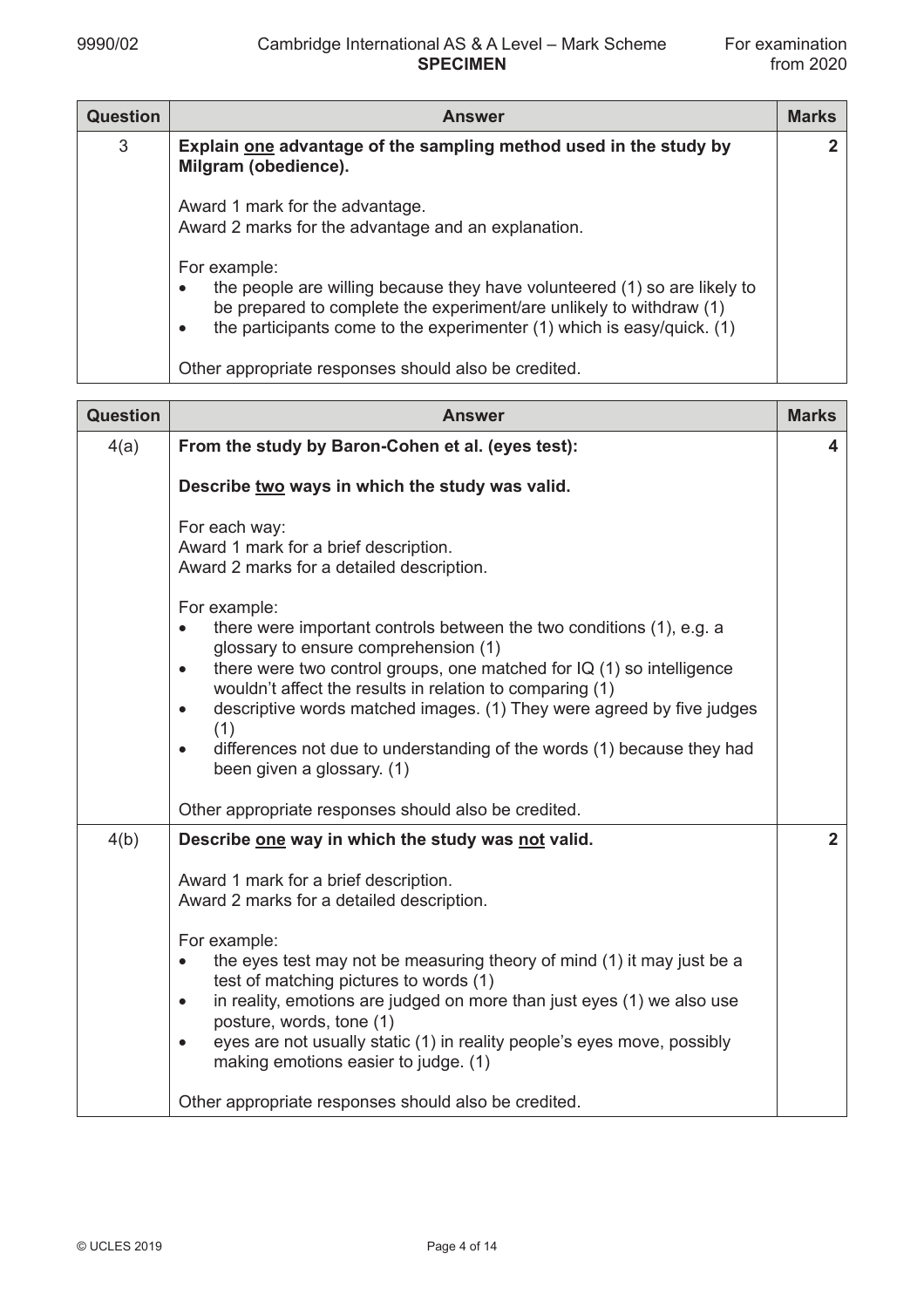| <b>Question</b> | <b>Answer</b>                                                                                                                                        | <b>Marks</b> |
|-----------------|------------------------------------------------------------------------------------------------------------------------------------------------------|--------------|
| 5(a)            | Bandura et al. (aggression) calculated the mean number of aggressive<br>acts in each condition.                                                      | 2            |
|                 | Explain how the mean of a data set is calculated.                                                                                                    |              |
|                 | Award 1 mark for a brief explanation.<br>Award 2 marks for a full explanation.                                                                       |              |
|                 | For example:<br>adding up all the (participants') numbers/scores etc. in the data set/group<br>(1) and dividing by the number of numbers/scores. (1) |              |
|                 | Other appropriate responses should also be credited.                                                                                                 |              |
| 5(b)            | Identify an alternative measure of central tendency that Bandura et al.<br>could have used.                                                          |              |
|                 | Award 1 mark for the correct answer:                                                                                                                 |              |
|                 | mode/median.<br>$\bullet$                                                                                                                            |              |

| <b>Question</b> | <b>Answer</b>                                                                                                                                                                                                                                                                                                                                                                                                                     | <b>Marks</b> |
|-----------------|-----------------------------------------------------------------------------------------------------------------------------------------------------------------------------------------------------------------------------------------------------------------------------------------------------------------------------------------------------------------------------------------------------------------------------------|--------------|
| 6               | Define qualitative and quantitative data using examples.                                                                                                                                                                                                                                                                                                                                                                          | 6            |
|                 | Award 1 mark for each definition, up to a maximum of 2, for each data type.<br>Award 1 mark for each example that is linked to one type of data, up to a<br>maximum of 4.                                                                                                                                                                                                                                                         |              |
|                 | Examples can include examples of data, of studies collecting that data, or of<br>methods used to collect it.                                                                                                                                                                                                                                                                                                                      |              |
|                 | <b>Quantitative data</b><br>Definition:<br>numerical data<br>$\bullet$<br>data that can be analysed using summary statistics or represented in bar<br>$\bullet$<br>charts<br>data that can be verified<br>$\bullet$<br>data that can be measured<br>$\bullet$<br>data that can be counted.<br>$\bullet$<br>Examples of methods used:<br>interviews/questionnaires using closed questions<br>$\bullet$<br>experiments<br>$\bullet$ |              |
|                 | observations collecting data in behavioural categories.<br>$\bullet$<br>Examples of the data:<br>Likert scale questions<br>$\bullet$<br>closed questions<br>$\bullet$<br>rating scales.<br>$\bullet$<br>Examples of studies:<br>Andrade's participants' recall of names<br>$\bullet$<br>Milgram's participants' voltage levels<br>$\bullet$<br>Piliavin et al.'s helping/not helping totals.<br>$\bullet$                         |              |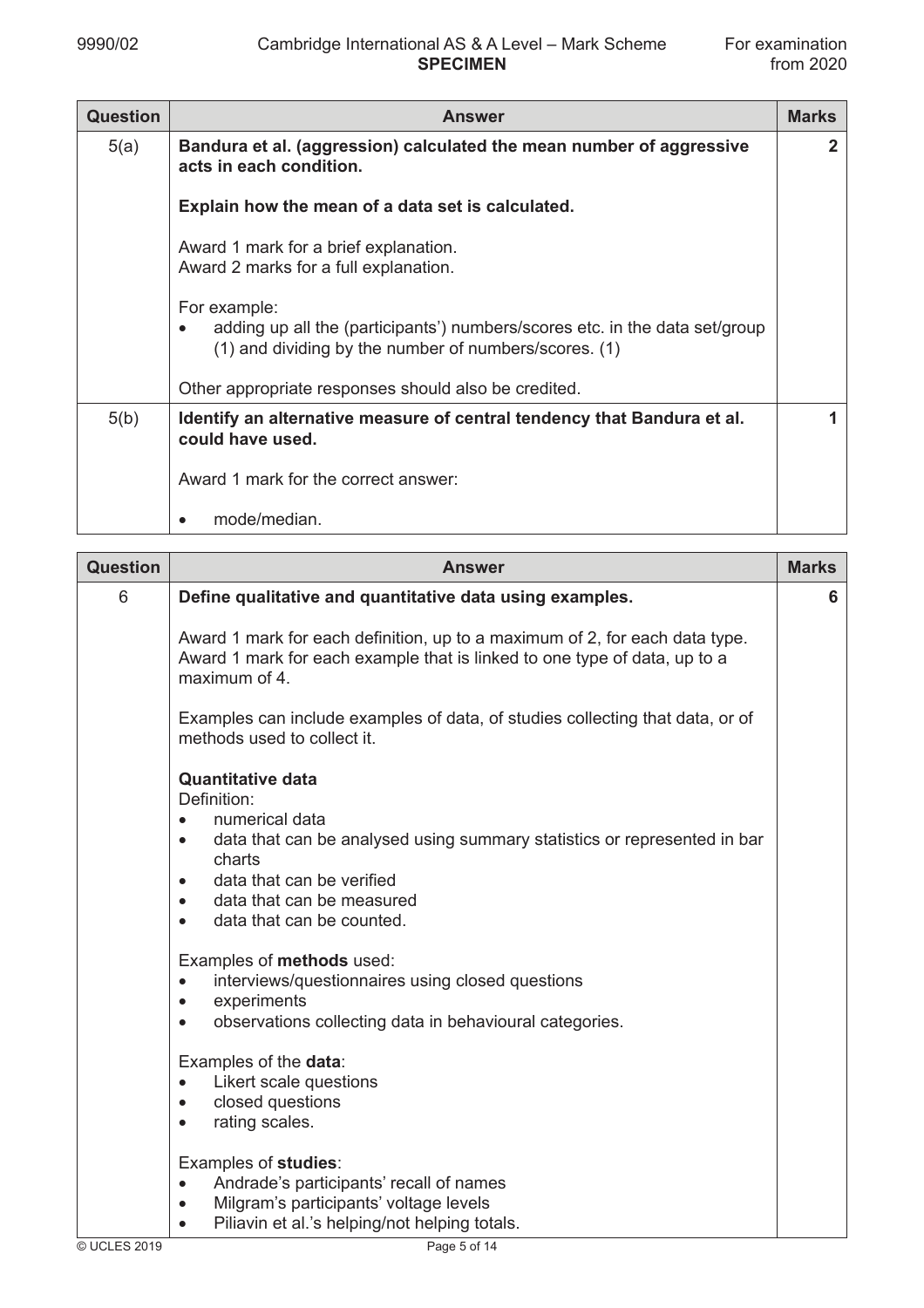| <b>Question</b> | <b>Answer</b>                                                                                                                                                                                                                                                                                                                                                                                                                                                                          | <b>Marks</b> |
|-----------------|----------------------------------------------------------------------------------------------------------------------------------------------------------------------------------------------------------------------------------------------------------------------------------------------------------------------------------------------------------------------------------------------------------------------------------------------------------------------------------------|--------------|
| 6               | <b>Qualitative data</b><br>Definition:<br>descriptive/in-depth data<br>open questions<br>$\bullet$<br>non-numerical data<br>$\bullet$<br>data that cannot be measured.<br>$\bullet$<br>Examples of methods used:<br>interviews/questionnaires using open questions<br>$\bullet$<br>case studies<br>$\bullet$<br>non-focused observations<br>$\bullet$                                                                                                                                  |              |
|                 | discourse analysis.<br>$\bullet$<br>Examples of the data:<br>answers to open questions<br>$\bullet$<br>transcripts of interviews<br>$\bullet$<br>media e.g. radio, newspapers.<br>$\bullet$<br>Examples of studies:<br>Saavedra and Silverman's descriptions of the boy with the button phobia<br>$\bullet$<br>Milgram's participants' reactions<br>$\bullet$<br>Piliavin et al.'s participants' verbal comments.<br>$\bullet$<br>Other appropriate responses should also be credited. |              |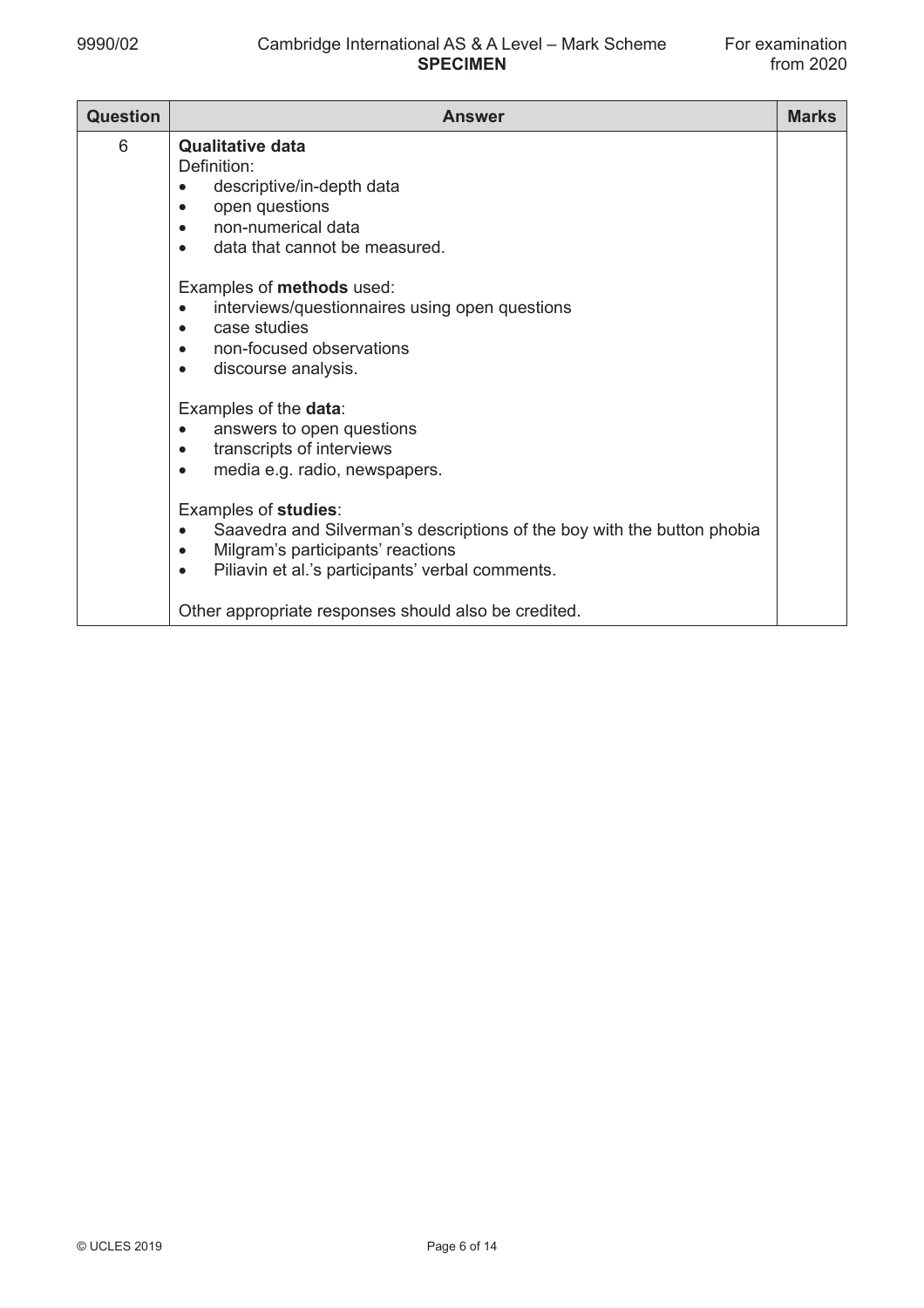## **Section B**

| <b>Question</b> | <b>Answer</b>                                                                                                                                                                                                                                                                                                                                                                | <b>Marks</b>            |
|-----------------|------------------------------------------------------------------------------------------------------------------------------------------------------------------------------------------------------------------------------------------------------------------------------------------------------------------------------------------------------------------------------|-------------------------|
| 7(a)            | Alice works in a sleep laboratory. She is looking at how much people<br>move in different stages of sleep.                                                                                                                                                                                                                                                                   | $\overline{2}$          |
|                 | Outline one way that Alice could tell whether her participants are<br>dreaming.                                                                                                                                                                                                                                                                                              |                         |
|                 | Award 1 mark for an outline.<br>Award 2 marks for an outline with elaboration.                                                                                                                                                                                                                                                                                               |                         |
|                 | EOG (1) which measure how much the eyes move (1)<br>$\bullet$<br>EEG (1) which measures brain waves (using amplitude and frequency) to<br>$\bullet$<br>distinguish between REM and non-REM sleep. (1)                                                                                                                                                                        |                         |
|                 | Other appropriate responses should also be credited.                                                                                                                                                                                                                                                                                                                         |                         |
| 7(b)            | Alice is measuring movement by counting the number of times the<br>participant rolls over in bed.                                                                                                                                                                                                                                                                            | $\overline{2}$          |
|                 | Explain one problem with the way Alice is measuring movement.                                                                                                                                                                                                                                                                                                                |                         |
|                 | Award 1 mark for partial explanation.<br>Award 2 marks for full explanation.                                                                                                                                                                                                                                                                                                 |                         |
|                 | For example:<br>we might make much smaller movements than that, like wriggling toes,<br>$\bullet$<br>(1) so these wouldn't be noticed if all she counted was rolling over (1)<br>people differ in terms of how much they move in bed (1) so it wouldn't<br>$\bullet$<br>discriminate between people who move a lot but only wriggle and those<br>who barely move at all. (1) |                         |
|                 | The problem may relate to subjectivity or to operationalisation.                                                                                                                                                                                                                                                                                                             |                         |
|                 | Other appropriate responses should also be credited.                                                                                                                                                                                                                                                                                                                         |                         |
| 7(c)            | Suggest an alternative way for Alice to measure the movement of her<br>sleeping participants.                                                                                                                                                                                                                                                                                | $\overline{\mathbf{2}}$ |
|                 | Award 1 mark for an alternative way.<br>Award 2 marks for an alternative way with elaboration.                                                                                                                                                                                                                                                                               |                         |
|                 | For example:<br>EMG (1), i.e. electrodes to detect muscle contraction (1)<br>$\bullet$<br>score different kinds of movements (1) such as arms, legs. (1)<br>٠                                                                                                                                                                                                                |                         |
|                 | Other appropriate responses should also be credited.                                                                                                                                                                                                                                                                                                                         |                         |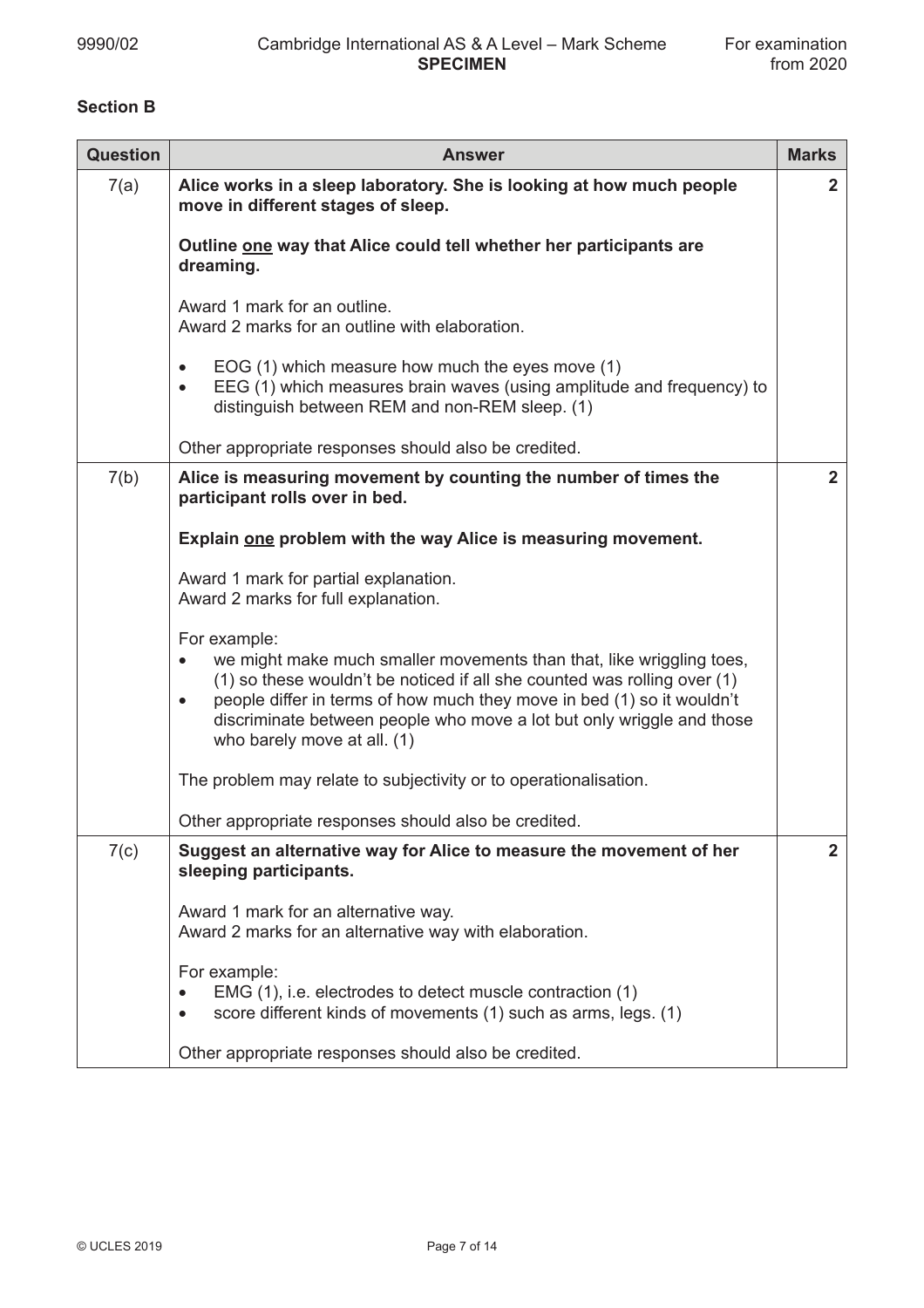| <b>Question</b> | <b>Answer</b>                                                                                                                                                                                                                                                                                                                                                                                                                                                                                                                                                                                                                                                                                                                                                                                                                      | <b>Marks</b>   |
|-----------------|------------------------------------------------------------------------------------------------------------------------------------------------------------------------------------------------------------------------------------------------------------------------------------------------------------------------------------------------------------------------------------------------------------------------------------------------------------------------------------------------------------------------------------------------------------------------------------------------------------------------------------------------------------------------------------------------------------------------------------------------------------------------------------------------------------------------------------|----------------|
| 8(a)            | Dr Brown was testing false memories in a class of students. He used<br>half the class as participants in his study. The other half provided true<br>stories about events at school. He used two of these true stories and<br>one false story. Each participant read all three stories. Dr Brown told<br>them the events were from their school days and that he was studying<br>friendships. One month later he asked them to recall the events.                                                                                                                                                                                                                                                                                                                                                                                   | $\mathbf{2}$   |
|                 | Identify the dependent variable in this experiment and suggest how it<br>could be operationalised.                                                                                                                                                                                                                                                                                                                                                                                                                                                                                                                                                                                                                                                                                                                                 |                |
|                 | Award 1 mark for dependent variable.<br>Award 2 marks for dependent variable and how it is operationalised.                                                                                                                                                                                                                                                                                                                                                                                                                                                                                                                                                                                                                                                                                                                        |                |
|                 | For example:<br>memory/memory for the false story/memory for the true story/memory for<br>$\bullet$<br>the stories (1)                                                                                                                                                                                                                                                                                                                                                                                                                                                                                                                                                                                                                                                                                                             |                |
|                 | by counting the number of words participants recalled (1) [2nd mark for<br>$\bullet$<br>operationalisation].                                                                                                                                                                                                                                                                                                                                                                                                                                                                                                                                                                                                                                                                                                                       |                |
| 8(b)            | Name the ethical guideline that Dr Brown broke by telling the<br>participants he was investigating school friendships.                                                                                                                                                                                                                                                                                                                                                                                                                                                                                                                                                                                                                                                                                                             | 1              |
|                 | Award 1 mark for the correct answer:                                                                                                                                                                                                                                                                                                                                                                                                                                                                                                                                                                                                                                                                                                                                                                                               |                |
|                 | deception (1)<br>$\bullet$                                                                                                                                                                                                                                                                                                                                                                                                                                                                                                                                                                                                                                                                                                                                                                                                         |                |
|                 | NB accept informed consent.                                                                                                                                                                                                                                                                                                                                                                                                                                                                                                                                                                                                                                                                                                                                                                                                        |                |
| 8(c)            | Explain why it was important that Dr Brown broke the ethical guideline<br>that you have identified in part (b).                                                                                                                                                                                                                                                                                                                                                                                                                                                                                                                                                                                                                                                                                                                    | $\overline{2}$ |
|                 | Award 1 mark for partial explanation.<br>Award 2 marks for full explanation.                                                                                                                                                                                                                                                                                                                                                                                                                                                                                                                                                                                                                                                                                                                                                       |                |
|                 | For example:<br>ensured that the participants were unaware of the aims (1), i.e. that it<br>was a study about false beliefs, so the study has validity (1)<br>so they didn't respond to demand characteristics (so the results are more<br>$\bullet$<br>valid) (1), i.e. that they didn't just change their behaviour because they<br>know that Dr Brown was expecting them to think the false memory is true<br>(1)<br>this matters because people should have a free choice about what they<br>$\bullet$<br>do (1) and if they have been lied to about the false stories this is taken<br>away/they cannot give informed consent (1)<br>because deception has the potential to cause distress/psychological<br>$\bullet$<br>harm (1), e.g. the participants might have been upset about believing the<br>false school story. (1) |                |
|                 | Other appropriate responses should also be credited.                                                                                                                                                                                                                                                                                                                                                                                                                                                                                                                                                                                                                                                                                                                                                                               |                |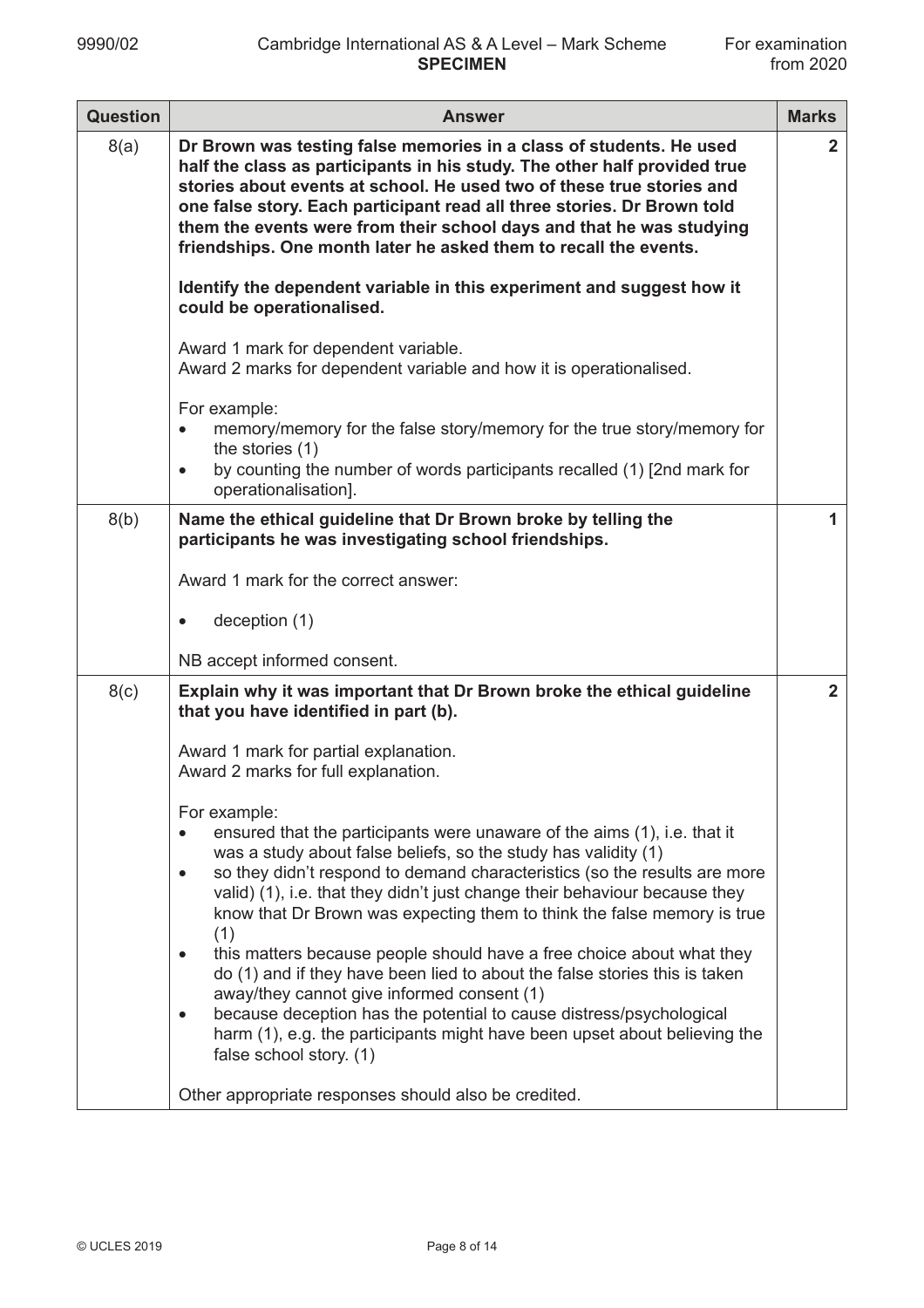| <b>Question</b> | <b>Answer</b>                                                                                                                                                                                                                                                                                                                                                                                                                                                                                                                                                                                                                                                                                                                                                                                     | <b>Marks</b>   |
|-----------------|---------------------------------------------------------------------------------------------------------------------------------------------------------------------------------------------------------------------------------------------------------------------------------------------------------------------------------------------------------------------------------------------------------------------------------------------------------------------------------------------------------------------------------------------------------------------------------------------------------------------------------------------------------------------------------------------------------------------------------------------------------------------------------------------------|----------------|
| 8(d)            | Describe one advantage of using a repeated measures design in Dr<br><b>Brown's experiment.</b>                                                                                                                                                                                                                                                                                                                                                                                                                                                                                                                                                                                                                                                                                                    | $\overline{2}$ |
|                 | Award 1 mark for identifying the advantage.<br>Award 2 marks for identifying the advantage in relation to Dr Brown's study.                                                                                                                                                                                                                                                                                                                                                                                                                                                                                                                                                                                                                                                                       |                |
|                 | For example:<br>if there are differences between the participants they even out (1)<br>$\bullet$<br>if there are differences in memory between the participants they even out<br>$\bullet$<br>(1)<br>if some participants had better memories and were in one group (1) they<br>$\bullet$<br>might seem to remember the false story better when this wasn't the case.<br>(1)                                                                                                                                                                                                                                                                                                                                                                                                                      |                |
|                 | Other appropriate responses should also be credited.                                                                                                                                                                                                                                                                                                                                                                                                                                                                                                                                                                                                                                                                                                                                              |                |
| 8(e)            | Explain why waiting a month before testing the participants could be a<br>problem.<br>Award 1 mark for a basic reason.<br>Award 2 or 3 marks for a developed or supported explanation.                                                                                                                                                                                                                                                                                                                                                                                                                                                                                                                                                                                                            | $\mathbf{3}$   |
|                 | For example:<br>the participants could have forgotten all the stories so Dr Brown wouldn't<br>collect any data. (1) As the participants had been classmates, in a whole<br>month some might have met up so could have talked about the study.<br>(1) This would mean that the participants might be reminded again of the<br>true stories (1) /so they would be more likely to remember those than the<br>false one. (1) /this would make the findings less valid. (1)<br>the participants might have talked about the false stories (1) and worked<br>$\bullet$<br>out the purpose of the experiment (1) which might introduce demand<br>characteristics (1) /so they would be more likely to say they did/didn't<br>remember the false story (1) /which would obscure the effect of the IV. (1) |                |
|                 | Other appropriate responses should also be credited.                                                                                                                                                                                                                                                                                                                                                                                                                                                                                                                                                                                                                                                                                                                                              |                |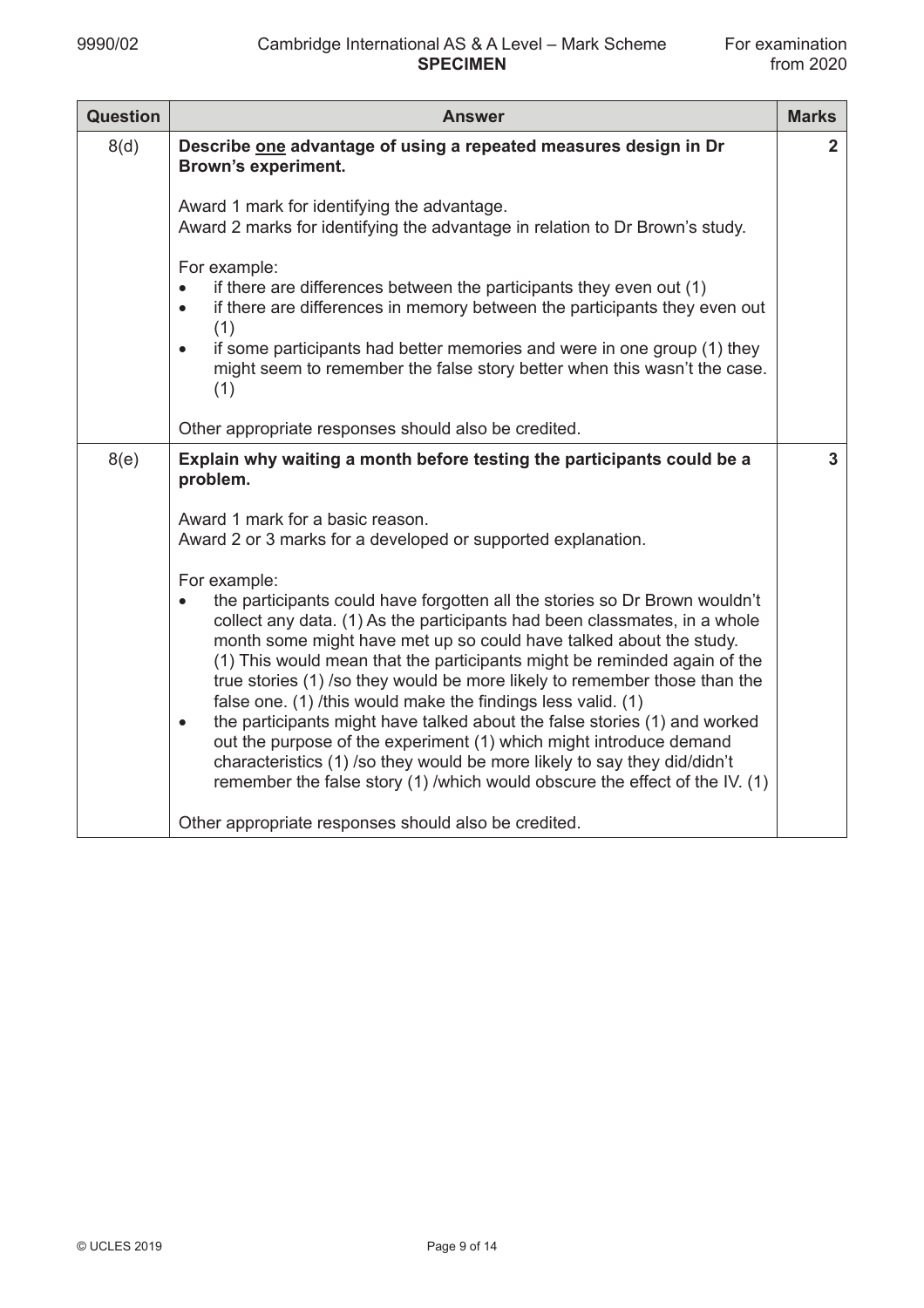| <b>Question</b> | <b>Answer</b>                                                                                                                                                                                                                                                                                                                                                                                                                                                                                                                                                                                                                                                                                                                                        | <b>Marks</b> |
|-----------------|------------------------------------------------------------------------------------------------------------------------------------------------------------------------------------------------------------------------------------------------------------------------------------------------------------------------------------------------------------------------------------------------------------------------------------------------------------------------------------------------------------------------------------------------------------------------------------------------------------------------------------------------------------------------------------------------------------------------------------------------------|--------------|
| 9(a)            | Two students, Hilja and Sakri, are investigating the exercise that people<br>take. They are using a questionnaire with 10 questions. Both students<br>are worried about reliability in their investigation.                                                                                                                                                                                                                                                                                                                                                                                                                                                                                                                                          | $\mathbf{2}$ |
|                 | Write one open and one closed question that Hilja and Sakri could ask.                                                                                                                                                                                                                                                                                                                                                                                                                                                                                                                                                                                                                                                                               |              |
|                 | Award 1 mark for a closed question about exercise.<br>Award 1 mark for an open question about exercise.                                                                                                                                                                                                                                                                                                                                                                                                                                                                                                                                                                                                                                              |              |
|                 | For example:<br><b>Closed</b> questions<br>Do you exercise regularly?<br>Do you play football?<br>$\bullet$                                                                                                                                                                                                                                                                                                                                                                                                                                                                                                                                                                                                                                          |              |
|                 | <b>Open</b> questions<br>What kind of exercise do you enjoy?<br>$\bullet$<br>Why do you play cricket?<br>$\bullet$                                                                                                                                                                                                                                                                                                                                                                                                                                                                                                                                                                                                                                   |              |
|                 | Other appropriate responses should also be credited.                                                                                                                                                                                                                                                                                                                                                                                                                                                                                                                                                                                                                                                                                                 |              |
| 9(b)            | Suggest how Hilja can test whether all the closed questions on the<br>questionnaire are consistent.<br>Award 1 mark for suggestion.<br>Award 2 marks for suggestion with example.<br>Award 3 marks for suggestion with example and elaboration.<br>For example:<br>she could compare two halves of the test items (1), e.g. she could look at<br>$\bullet$<br>the scores (for the same people) on the first and second half of the test/<br>she could look at all the odd-numbered questions compared to all the<br>even-numbered ones. (1) She could then correlate them/conduct a test to<br>see if people who get high scores in one half also get high scores in the<br>other half. If they correlate/each person's scores on the two halves are | $\mathbf{3}$ |
|                 | similar, then the test is (internally) reliable. (1)                                                                                                                                                                                                                                                                                                                                                                                                                                                                                                                                                                                                                                                                                                 |              |
|                 | Credit application of testing internal reliability.<br>Accept test-retest.                                                                                                                                                                                                                                                                                                                                                                                                                                                                                                                                                                                                                                                                           |              |
|                 | Other appropriate responses should also be credited.                                                                                                                                                                                                                                                                                                                                                                                                                                                                                                                                                                                                                                                                                                 |              |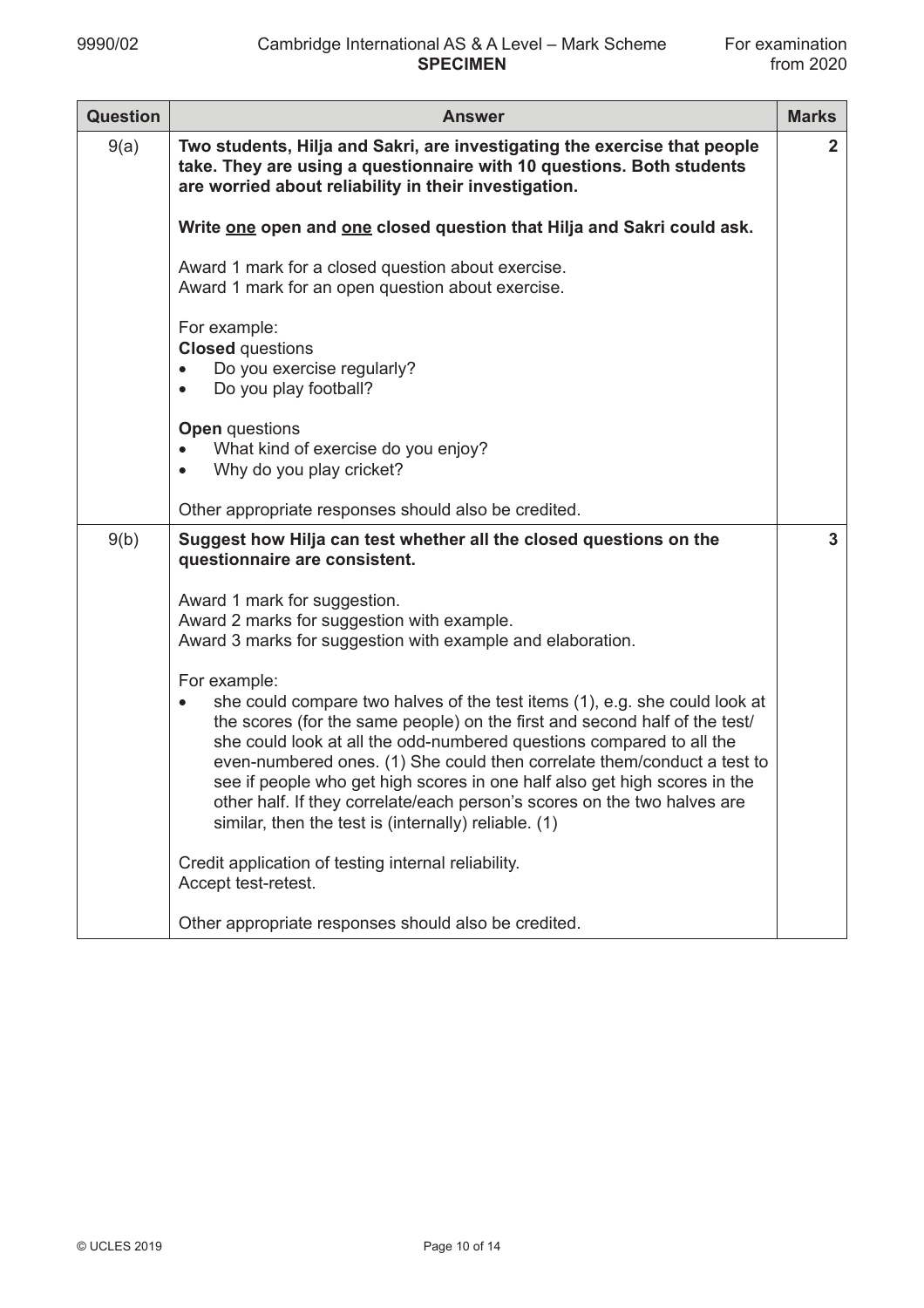| <b>Question</b> | <b>Answer</b>                                                                                                                                                                                                                                                                                                                                                     | <b>Marks</b> |
|-----------------|-------------------------------------------------------------------------------------------------------------------------------------------------------------------------------------------------------------------------------------------------------------------------------------------------------------------------------------------------------------------|--------------|
| 9(c)            | Sakri thinks that the way he scores the participants' answers may differ<br>from the way Hilja scores them.                                                                                                                                                                                                                                                       | 3            |
|                 | Suggest how Sakri can test whether he and Hilja are reliable in their<br>scoring of the questionnaire.                                                                                                                                                                                                                                                            |              |
|                 | Award 1 mark for suggestion.<br>Award 2 marks for suggestion with brief elaboration.<br>Award 3 marks for suggestion with full elaboration.                                                                                                                                                                                                                       |              |
|                 | For example:<br>Sakri could compare his scores to Hilja's (for a sample of results) (1) then<br>$\bullet$<br>correlate them/conduct a test to see if people who he gives high scores<br>to, also get high scores from Hilja. (1) If they correlate/each person's<br>scores from the two of them are similar, then their inter-rater reliability is<br>high. $(1)$ |              |
|                 | Credit application of testing inter-rater reliability.                                                                                                                                                                                                                                                                                                            |              |
|                 | Other appropriate responses should also be credited.                                                                                                                                                                                                                                                                                                              |              |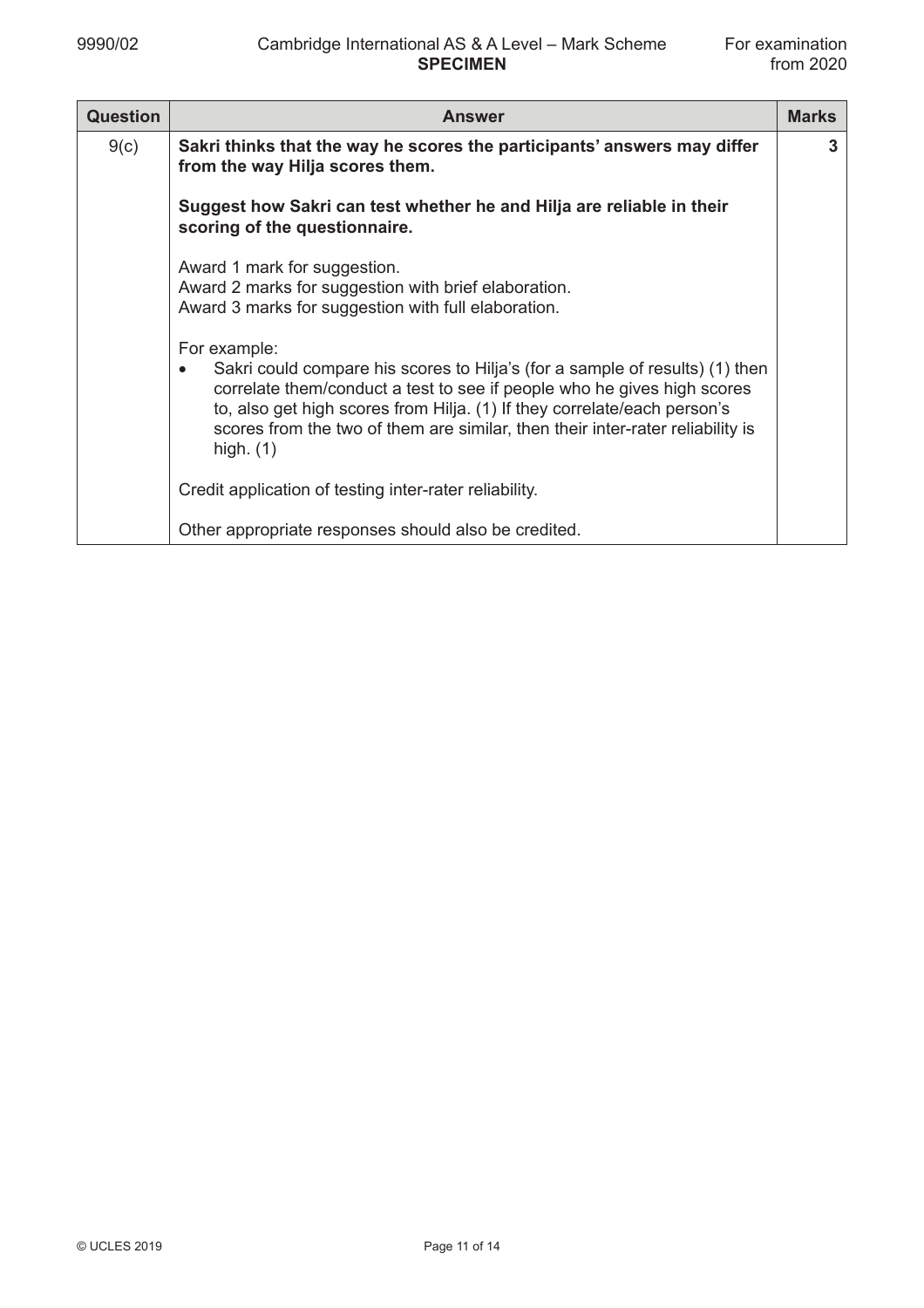## **Section C**

| <b>Question</b> | <b>Answer</b>                                                                                                                                                                                                                                                                                                                                                                                                                                | <b>Marks</b>    |
|-----------------|----------------------------------------------------------------------------------------------------------------------------------------------------------------------------------------------------------------------------------------------------------------------------------------------------------------------------------------------------------------------------------------------------------------------------------------------|-----------------|
| 10(a)           | Cathy has a younger sister who is scared of shoe laces. Cathy has<br>decided to watch her sister in the school playground. She wants to<br>observe how her sister responds to other people. She decides to<br>conduct a controlled observation using two of her friends, one wearing<br>shoes with laces and one wearing shoes without laces. She has asked<br>her friends to walk around the playground separately.                         | 10 <sup>°</sup> |
|                 | Describe how Cathy could conduct her observation of her sister's<br>responses.                                                                                                                                                                                                                                                                                                                                                               |                 |
|                 | A controlled observation with a deliberately set up environment may include<br>for example:<br>the shoes<br>$\bullet$<br>how visible the laces are<br>$\bullet$<br>how easy it is for the sister to move towards/away from the friends<br>$\bullet$                                                                                                                                                                                          |                 |
|                 | other controls in the environment<br>$\bullet$<br>controls for the objects, e.g. size of the laces<br>$\bullet$<br>time spent observing and when, e.g. time of day<br>$\bullet$<br>description of whether the observation is structured or unstructured<br>$\bullet$<br>if structured: observation method, e.g. time/event sampling<br>$\bullet$<br>if unstructured: operational definitions of possible behaviours (accept any<br>$\bullet$ |                 |
|                 | reasonable suggestion)<br>description of Cathy as a participant/non-participant observer and how<br>$\bullet$<br>this will be done<br>description of Cathy as a covert/overt observer and how this will be done.<br>$\bullet$                                                                                                                                                                                                                |                 |
|                 | Mark according to the levels of response criteria below:                                                                                                                                                                                                                                                                                                                                                                                     |                 |
|                 | Level 3 (8-10 marks)<br>Response is described in sufficient detail to be replicable.<br>$\bullet$<br>Response may have a minor omission.<br>$\bullet$<br>Use of psychological terminology is accurate and comprehensive.<br>$\bullet$                                                                                                                                                                                                        |                 |
|                 | Level 2 (5-7 marks)<br>Response is in some detail.<br>$\bullet$<br>Response has minor omission(s).<br>$\bullet$<br>Use of psychological terminology is mainly accurate.<br>$\bullet$                                                                                                                                                                                                                                                         |                 |
|                 | Level 1 (1-4 marks)<br>Response is basic in detail.<br>$\bullet$<br>Response has major omission(s).<br>$\bullet$<br>If response is impossible to conduct max. 2.<br>Use of psychological terminology is accurate.<br>$\bullet$                                                                                                                                                                                                               |                 |
|                 | Level 0 (0 marks)<br>No response worthy of credit.                                                                                                                                                                                                                                                                                                                                                                                           |                 |
|                 | Major omissions are:<br>what (will be recorded, i.e. behaviours/definitions)<br>$\bullet$<br>how (way that data will be collected).<br>$\bullet$                                                                                                                                                                                                                                                                                             |                 |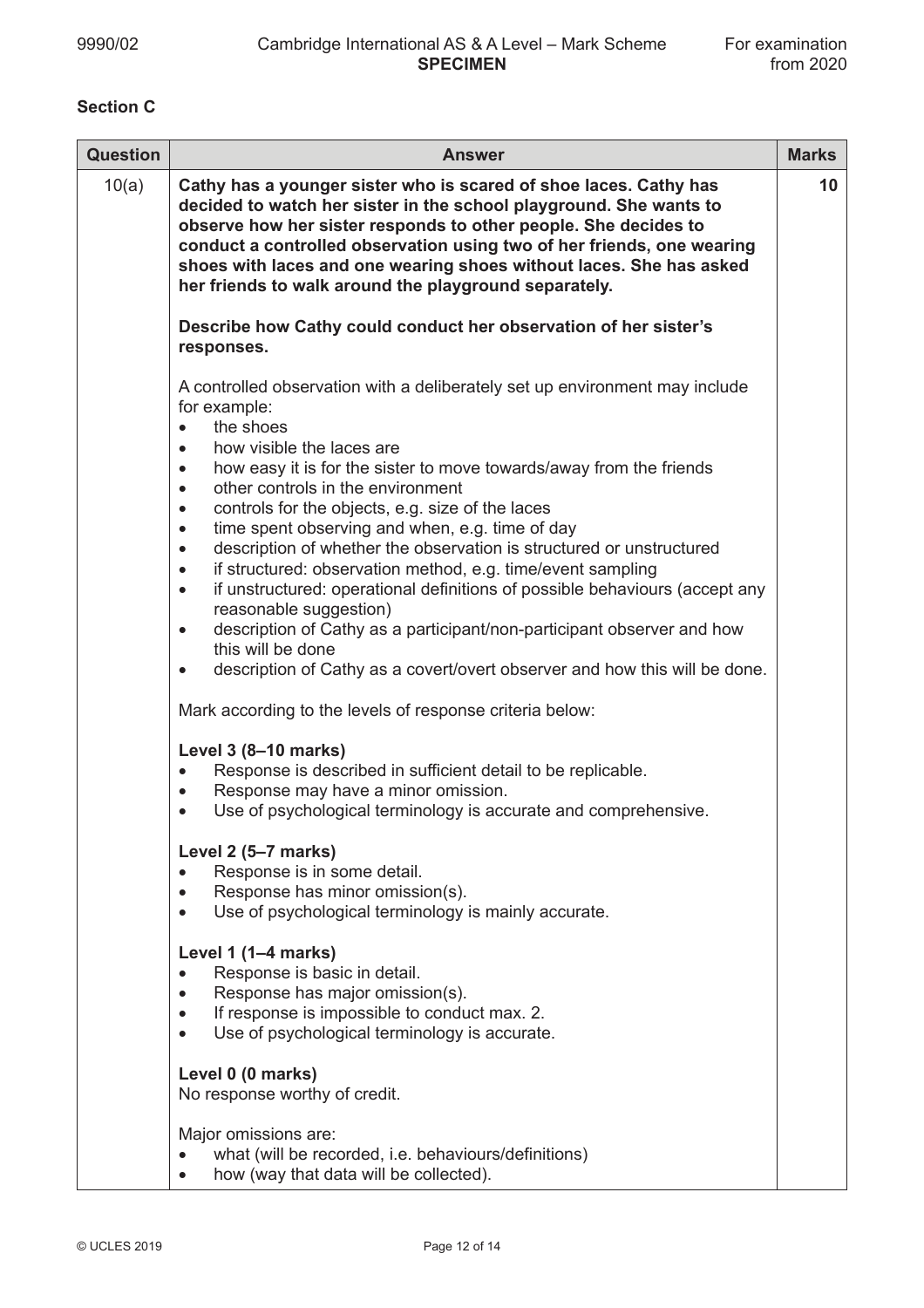| <b>Question</b> | <b>Answer</b>                                                                                                                                                                                  | <b>Marks</b> |
|-----------------|------------------------------------------------------------------------------------------------------------------------------------------------------------------------------------------------|--------------|
| 10(a)           | Minor omissions are:<br>where (any)<br>who (descriptions of observer's role).                                                                                                                  |              |
|                 | Other appropriate responses should also be credited.                                                                                                                                           |              |
| 10(b)           | Identify one possible weakness/limitation with the procedure you have<br>described in your answer to part (a) and suggest how your study might<br>be done differently to overcome the problem. | 4            |
|                 | Answer will depend on problem identified.                                                                                                                                                      |              |
|                 | Problems may, for example, be matters of:                                                                                                                                                      |              |
|                 | <b>Validity</b><br>operationalisation<br>$\bullet$<br>difficulty with maintaining covert procedures<br>$\bullet$<br>problems with participant/non-participant procedures.<br>$\bullet$         |              |
|                 | <b>Reliability</b><br>inter-observer consistency<br>$\bullet$<br>intra-observer consistency.<br>$\bullet$                                                                                      |              |
|                 | This list is not exhaustive and other appropriate responses should also be<br>credited.                                                                                                        |              |
|                 | If the problem was an obvious omission in (a), marks can be awarded here if<br>the candidate refers to the omission.                                                                           |              |
|                 | Mark according to the levels of response criteria below:                                                                                                                                       |              |
|                 | Level 3 (3-4 marks)<br>Appropriate problem identified.<br>Appropriate solution is clearly described.                                                                                           |              |
|                 | Level 2 (2 marks)<br>Appropriate problem identified.<br>Explanation of why it is a problem.<br><b>OR</b><br>Solution is possible but ineffectual.                                              |              |
|                 | Level 1 (1 marks)<br>Appropriate problem identified.<br>Little or no justification.                                                                                                            |              |
|                 | Level 0 (0 marks)<br>No response worthy of credit.                                                                                                                                             |              |